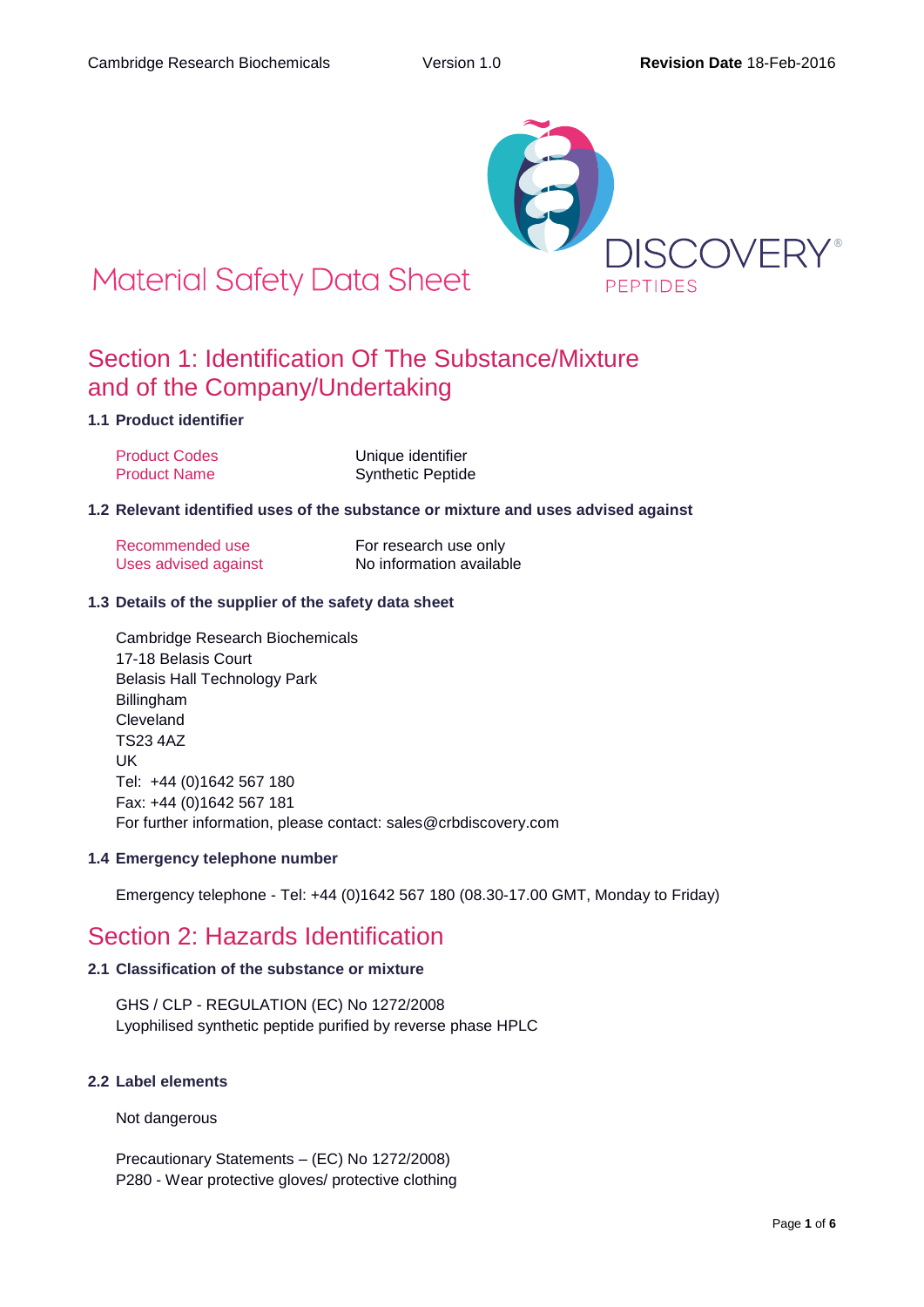#### **2.3 Other information**

Caution - substance not yet tested completely

### Section 3: Composition/Information On Ingredients

#### **3.1 Substances**

Synthetic peptide

### Section 4: First Aid Measures

#### **4.1 Description of first aid measures**

| <b>Inhalation</b>   | Move to fresh air.                                                                 |
|---------------------|------------------------------------------------------------------------------------|
| <b>Skin contact</b> | Wash off immediately with soap and plenty of water. Removing all contaminated      |
|                     | clothes and shoes                                                                  |
| Eye Contact         | Immediately flush with plenty of water. After initial flushing, remove any contact |
|                     | lenses and continue flushing for at least 15 minutes                               |
| Ingestion           | Clean mouth with water. Drink plenty of water                                      |

#### **4.2 Most important symptoms and effects, both acute and delayed**

Main symptoms No information available.

#### **4.3 Indication of any immediate medical attention and special treatment needed**

Notes to physician Treat symptomatically.

### Section 5: Fire-Fighting Measures

#### **5.1 Extinguishing media**

#### Suitable extinguishing media

Use extinguishing measures that are appropriate to local circumstances and the surrounding environment.

#### **5.2 Special hazards arising from the substance or mixture**

Special hazard None known

#### **5.3 Advice for fire-fighters**

Special protective equipment for fire-fighters As in any fire, wear self-contained breathing apparatus and full protective gear.

### Section 6: Accidental Release Measures

#### **6.1 Personal precautions, protective equipment and emergency procedures**

Ensure adequate ventilation. Wear disposable gloves. Clear spill immediately. Refer to protective measures listed in sections 7 and 8.

#### **6.2 Environmental precautions**

Prevent further leakage or spillage if safe to do so.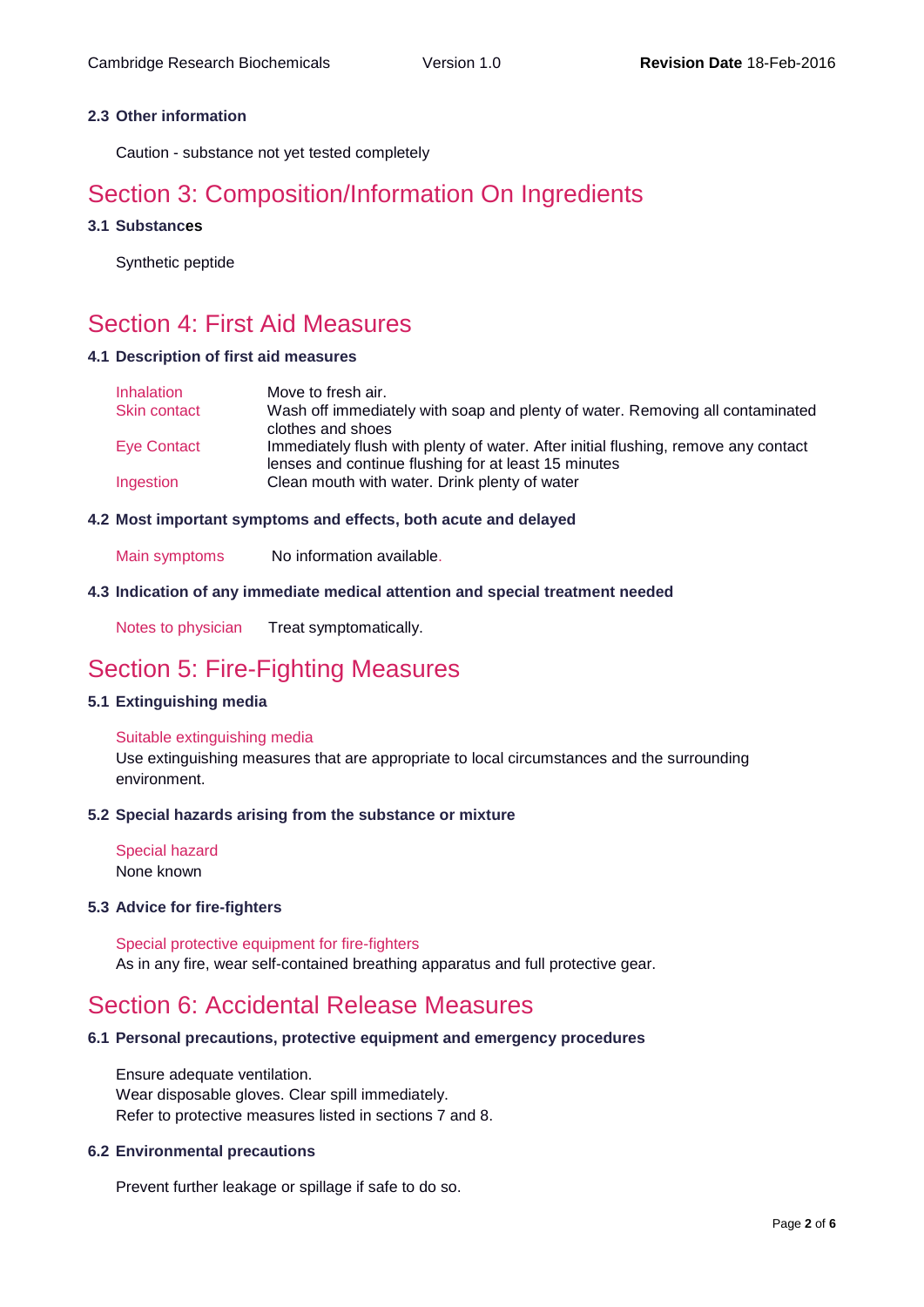#### **6.3 Methods and materials for containment and cleaning up**

Contain and collect spillage with absorbent material and place in container for disposal according to local/national regulations (see Section 13).

### Section 7: Handling And Storage

#### **7.1 Precautions for safe handling**

Ensure adequate ventilation

#### **7.1.2 Advice on general occupational hygiene**

- (a) Do not to eat, drink and smoke in work areas;
- (b) wash hands after use; and
- (c) remove contaminated clothing and protective equipment before entering eating areas.

#### **7.2 Conditions for safe storage, including any incompatibilities**

Keep containers tightly closed in a dry, cool and well-ventilated place. Keep out of the reach of children. Keep in properly labelled containers.

#### **7.3 Specific end uses**

| Specific use(s)   | No information available |
|-------------------|--------------------------|
| Exposure scenario | No information available |

### Section 8. Exposure Controls/Personal Protection

#### **8.1 Control parameters**

| Exposure limits            | National occupational exposure limits |
|----------------------------|---------------------------------------|
| Derived No Effect Level    | No information available              |
| <b>Predicted No Effect</b> | No information available              |
| Concentration              |                                       |

#### **8.2 Exposure controls**

#### **Personal protective equipment**:

Hand protection **Protective gloves** Skin and body protection Long sleeved clothing Thermal hazards No information available

Environmental exposure controls

Engineering measures Ensure adequate ventilation, especially in confined areas. Employ good industrial hygiene practice

Eye protection Safety glasses with side-shields Respiratory protection No special protective equipment required Hygiene measures When using, do not eat, drink or smoke. Remove and wash contaminated clothing before re-use. Provide regular cleaning of equipment, work area and clothing Do not allow material to contaminate ground water system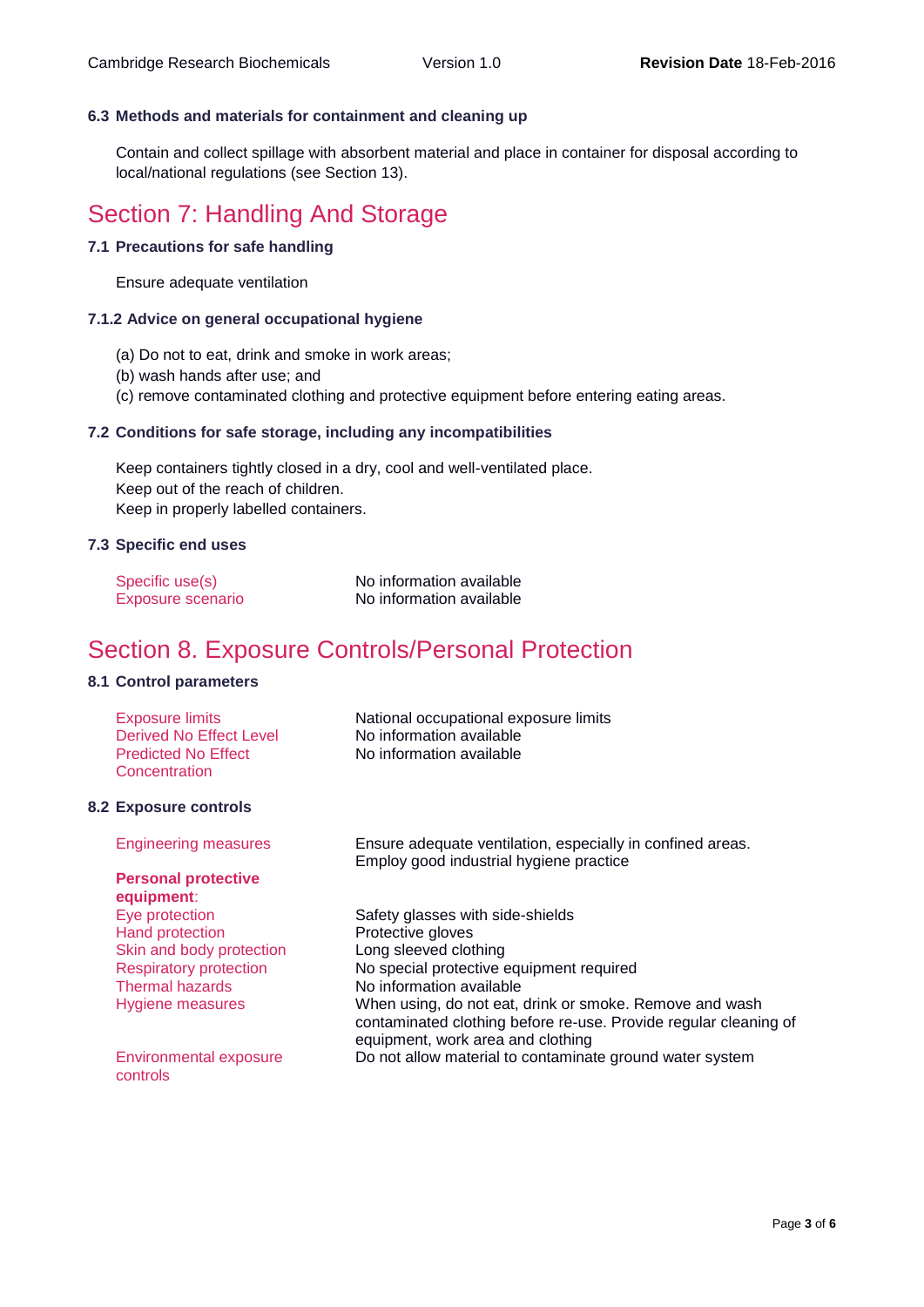## Section 9: Physical And Chemical Properties

#### **9.1 Information on basic physical and chemical properties**

| <b>Property</b><br>Physical State @20°C<br>Odour<br>Melting/freezing point<br>Boiling point/boiling range<br><b>Flash Point</b><br><b>Evaporation rate</b><br>Flammability (solid, gas)<br>Flammability Limits in Air: | Values<br>Solid<br>No information available<br>No information available<br>No information available<br>No information available<br>No information available<br>No information available                                      | Note<br>Lyop |
|------------------------------------------------------------------------------------------------------------------------------------------------------------------------------------------------------------------------|------------------------------------------------------------------------------------------------------------------------------------------------------------------------------------------------------------------------------|--------------|
| - upper flammability limit<br>- lower flammability limit<br>Vapour pressure<br>Vapour density<br><b>Relative density</b><br><b>Water solubility</b><br>Solubility in other solvents<br>Partition coefficient: n-       | No information available<br>No information available<br>No information available<br>No information available<br>No information available<br>No information available<br>No information available<br>No information available |              |
| octanol/water<br><b>Autoignition temperature</b><br><b>Decomposition temperature</b><br>Viscosity, kinematic<br><b>Explosive properties</b>                                                                            | No information available<br>No information available<br>No information available<br>No information available                                                                                                                 |              |

#### **9.2 Other information**

VOC Content (%) No information available

### Section 10: Stability And Reactivity

#### **10.1 Reactivity**

No information available.

#### **10.2 Chemical stability**

Stable under normal conditions.

#### **10.3 Precautionary Statements**

None under normal processing.

#### **10.4 Conditions to avoid**

Heat, flames and sparks

#### **10.5 Incompatible materials**

None in particular

#### **10.6 Hazardous decomposition products**

Not applicable

Lyophilised powder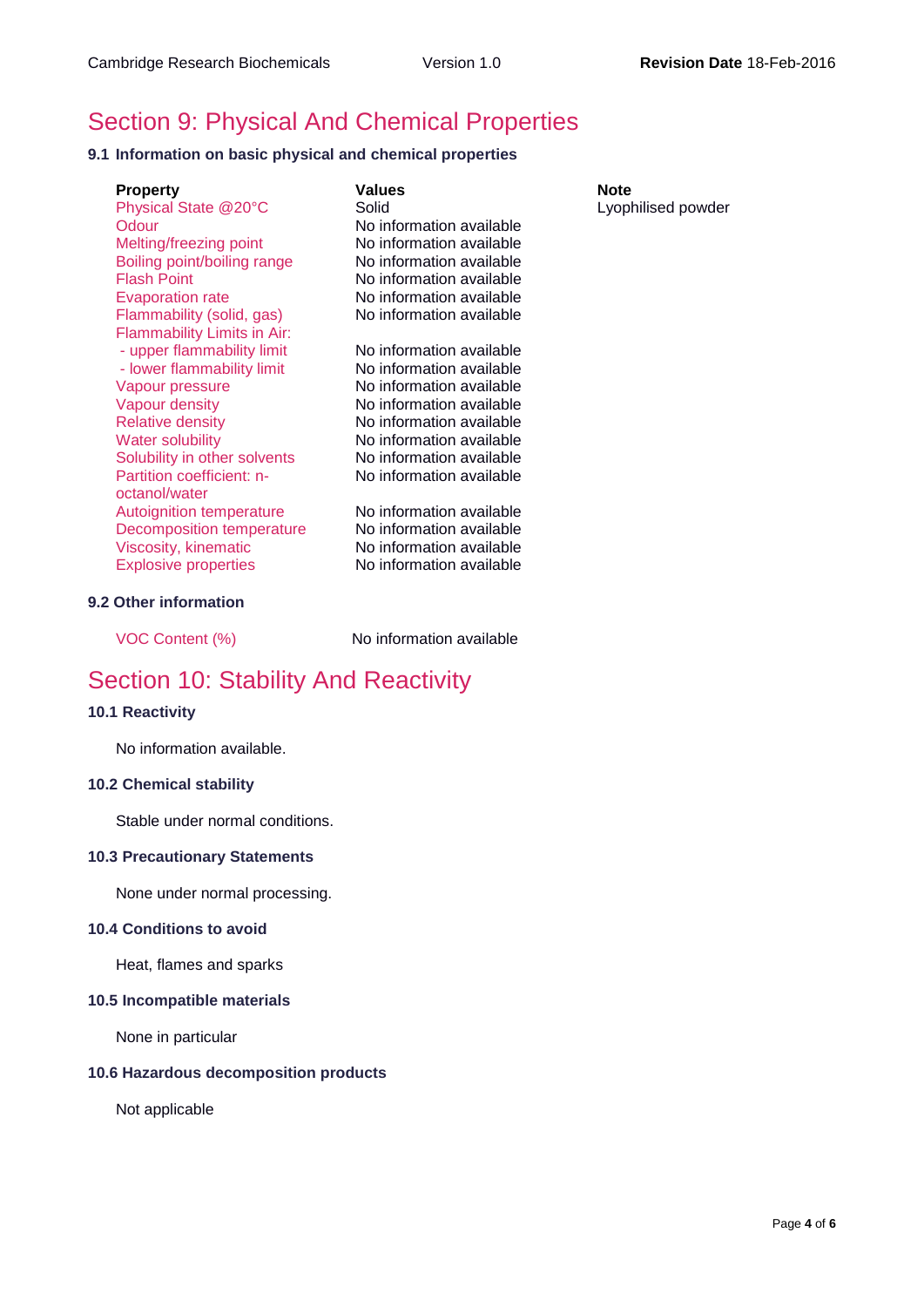## Section 11: Toxicological Information

#### **11.1 Information on toxicological effects**

#### **Acute toxicity**

| <b>Product Information</b> | Product does not present an acute toxicity hazard based on<br>known or supplied information |
|----------------------------|---------------------------------------------------------------------------------------------|
| Inhalation                 | No information available                                                                    |
| <b>Eye Contact</b>         | No information available                                                                    |
| <b>Skin Contact</b>        | No information available                                                                    |
| Ingestion                  | No information available                                                                    |
| <b>Chronic toxicity</b>    |                                                                                             |

| No information available |
|--------------------------|
| No information available |
| No information available |
| No information available |
| No information available |
| No information available |
|                          |

### Section 12. Ecological Information

#### **12.1 Toxicity**

**Ecotoxicity effects** As supplied, the preparation is not expected to present significant adverse environmental effects.

#### **12.2 Persistence and degradability**

No information available.

#### **12.3 Bioaccumulative potential**

No information available.

#### **12.4 Mobility in soil**

No information available.

#### **12.5 Results of PBT and vPvB assessment**

No information available.

#### **12.6 Other adverse effects**

No information available.

### Section 13: Disposal Consideration

#### **13.1 Waste treatment methods**

Waste from residues / unused

Products Dispose of in accordance with local regulations Contaminated packaging Empty containers should be taken to an approved waste handling site for recycling or disposal